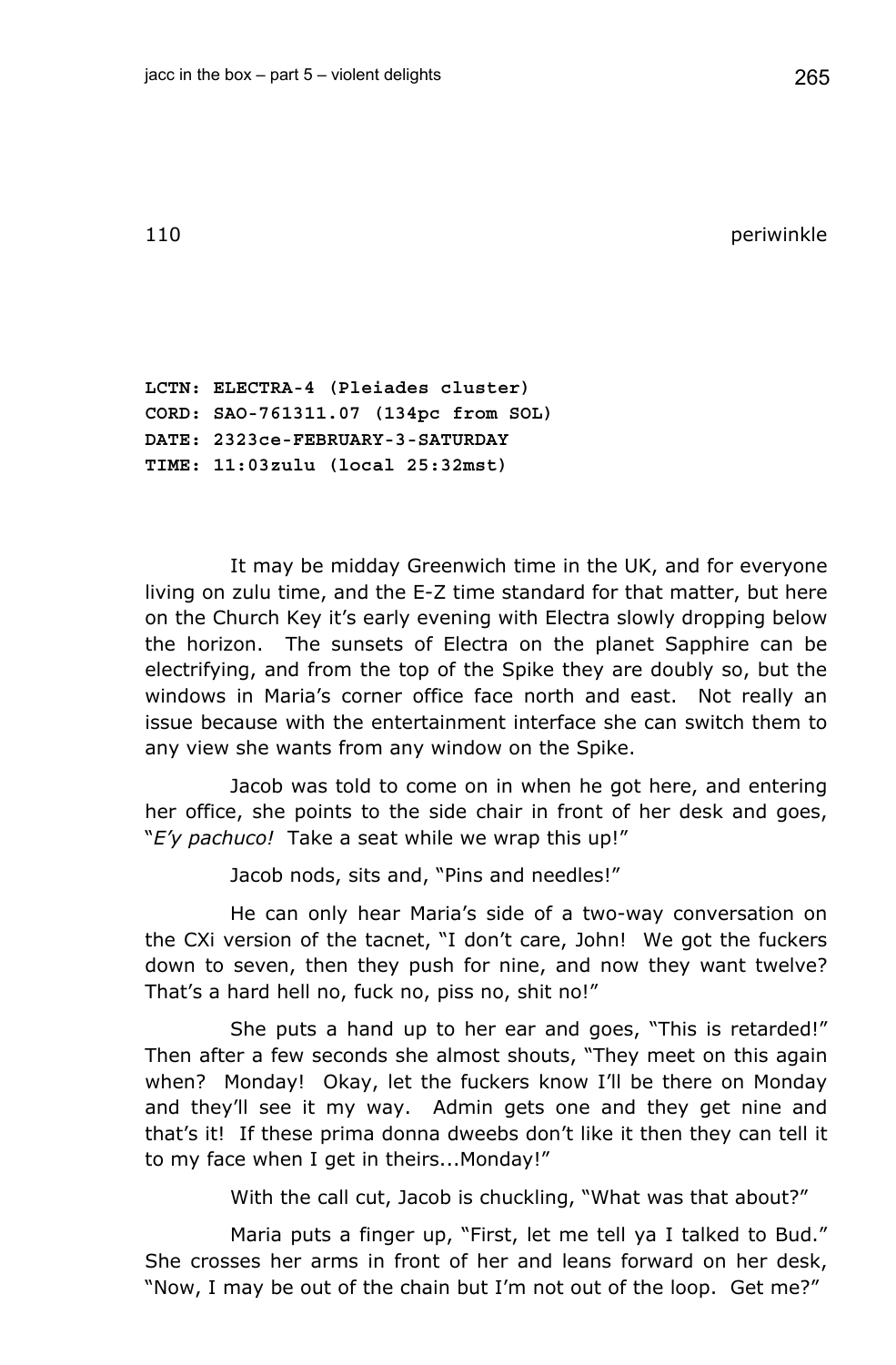"Yea, I kinda get ya?"

"Things went well, better than expected on Thursday, but they'll be no more splitting resources like Scorch and Rongo."

"That wasn't my doing."

"I know it wasn't your idea. Maui should have been a failure but the way it turned out, even though Peña called in the Hail Mary option..." Jacob was about to protest where Maria puts a hand up and continues, "It was the right call on his part."

Jacob wonders, "Shouldn't Scott be talking to me 'bout this?"

"Out of respect for you I volunteered. Scott needs only one little excuse to ground your ass, an' we're catchin' a lot of heat to pull that ass off the line. Scott's not quite sure why Bud was there but I happen to know." Maria then throws her hands out, adding drama to what she is saying, "So, there you were on Aroha Atu, just like in the old days, runnin' around and clippin' people when you should've been focusing on ending their asses...permanently."

Jacob rolls his eyes, "I know, that Lieutenant pulled on me."

"Yea, after you shot his fucking legs off. Anyone else, and that would've been a golden ticket but, for a Looey a regen fucks with upward mobility in the CDF, so Bud had to put 'im down."

"There any words from the Alter regarding Rho Tau?"

"No, an' since it's your last hot mission, have fun with it!"

"Is it my last one because I took Diego to Taurus-Littrow?"

"No, but it should be! I've been mullin' over what I should do to get back at you for that one, and du Conde kinda missed the mark."

"Yea, I know, the Statute of Limitations don't apply to you."

"Got that right! Nobody get's off my hook, so you're penance, Chuckle, is next time I ask you to put out...you'll be my monkey!"

"Yea, cool, I think I can live with gettin' off easy!" He shrugs, then points around her while saying, "An' ya gotta admit, that thing does kick ass sittin' on your credenza next to Smiley!"

Maria mumbles, "You're an asshole for taking her there."

"Back to Rho Tau, Boxter thinks it'll be an all-in affair."

"Dude, you just mopped up the MOP, and they've plum run out of options! So, no more humanitarian gestures like Peña did, an' I know that worked out in our favor but it is now a numbers game. Think grade school math! All that matters going forward is simple subtraction. I only wanna see red ink on their side of the ledger!"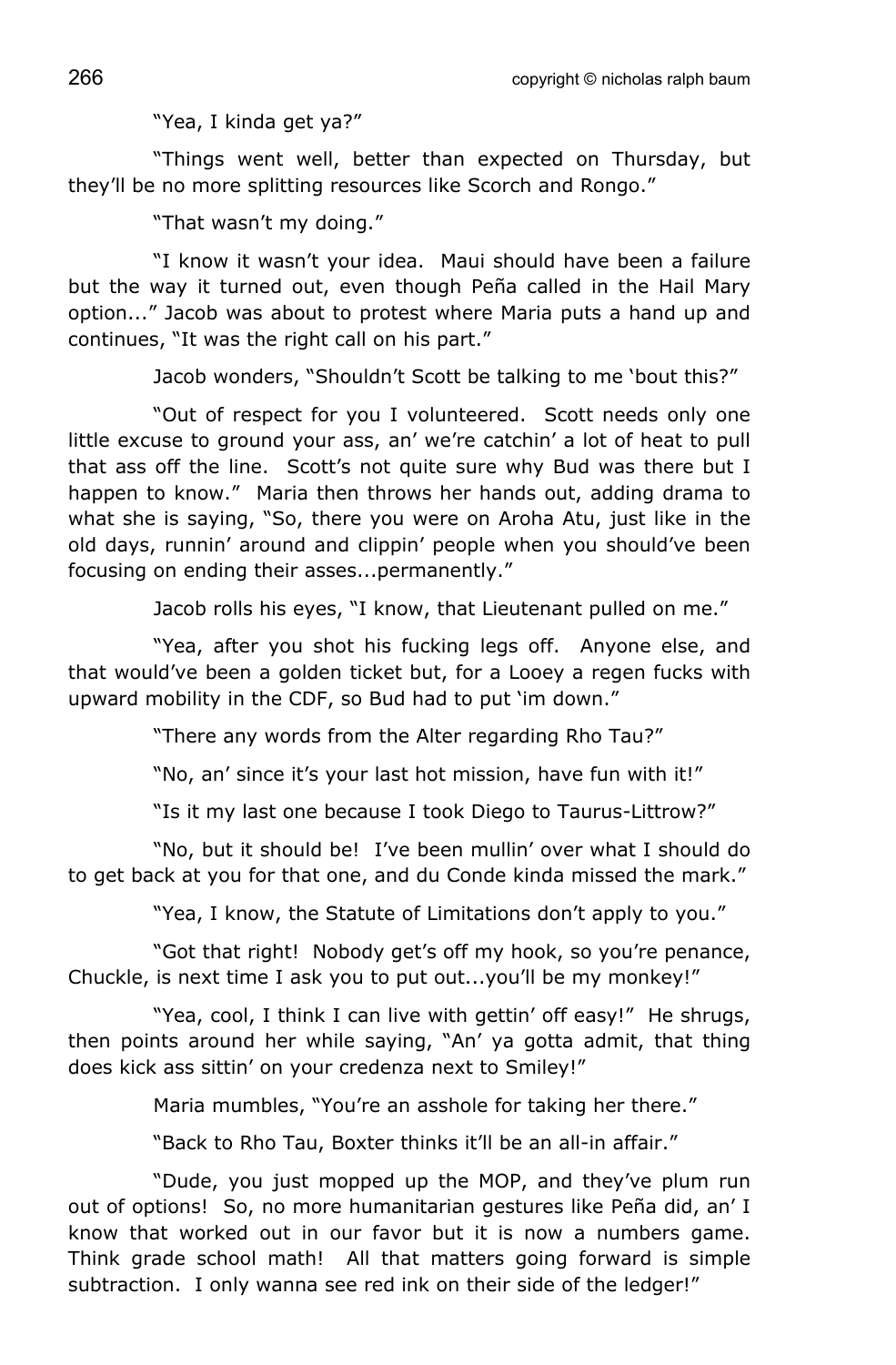Jacob nods with, "Okay, I'll trickle that down."

"But when it comes to addition, you just broke five-hundred!" Maria grins big, "And as for Jessica, wow, thirty-three kills in one engagement! Hot-damn that was impressive!"

"Twenty-eight. Penalty box kills don't count."

"Yea, sorry, the official score is thirty-three." Maria sits back, "Ya know, and we talked about this before, but nobody knew what to think of your daughter until close of business two days ago."

Jacob snickers, "Yea, I heard the talk, them sayin' she was your Sith apprentice, runnin' around doin' dark lord shit for ya."

Maria laughs, "What'd they call her? Darth Hottie was it?"

Jacob nods with, "Yea, and, let's see, there was Darth Mama, Darth Kangy, and my fav, Darth Behbeh!"

"Honestly, if you don't know Jessie like we do, she does come across sort of like an ice princess, but when Scott and Bill posted that fight on the net the troops instantly fell in love with her. She's a hit, and our people now accept her as one of their own."

Jacob ponders that and adds, "It's not the flying or the fight, nor the kills she made that won 'em over. It was some amazing flying, but the fact is—it was her trying to pull it together after she landed. That was the moment she became human in their eyes."

Maria thinks, "Sure, I can see it, every one of us here has been there. I do remember. Ya gotta be one proud papa."

Jacob shrugs, "Always have been...with all my kids."

"What worked in our favor was that Samantha was not at all keen on rolling Security Services in with the Annex after our lil' soiree, but ever since Thursday she's been one-hundred percent on board."

"You talk to Boxter 'bout Thursday?"

"It's cool! Don't worry." Maria then pulls up a bottle of wine and pulls the stopper saying, "Oh yea, don't forgit, *Darth Tomate!*"

With a confused look, Jacob asks her, "You mean tomato? And, wasn't that du Conde who came up with that one?"

"It's French with an 'e' not an 'o' and the 'e' is silent."

"Okay!" He points to the bottle, "What's with the wine?"

Grabbing a pair of glasses, Maria gestures towards the pit, "Let's go watch the sunset an' celebrate you breakin' five-hundred!"

They step over to the pit, and as she has him pour them both a glass, she switches the windows view from the north and east, over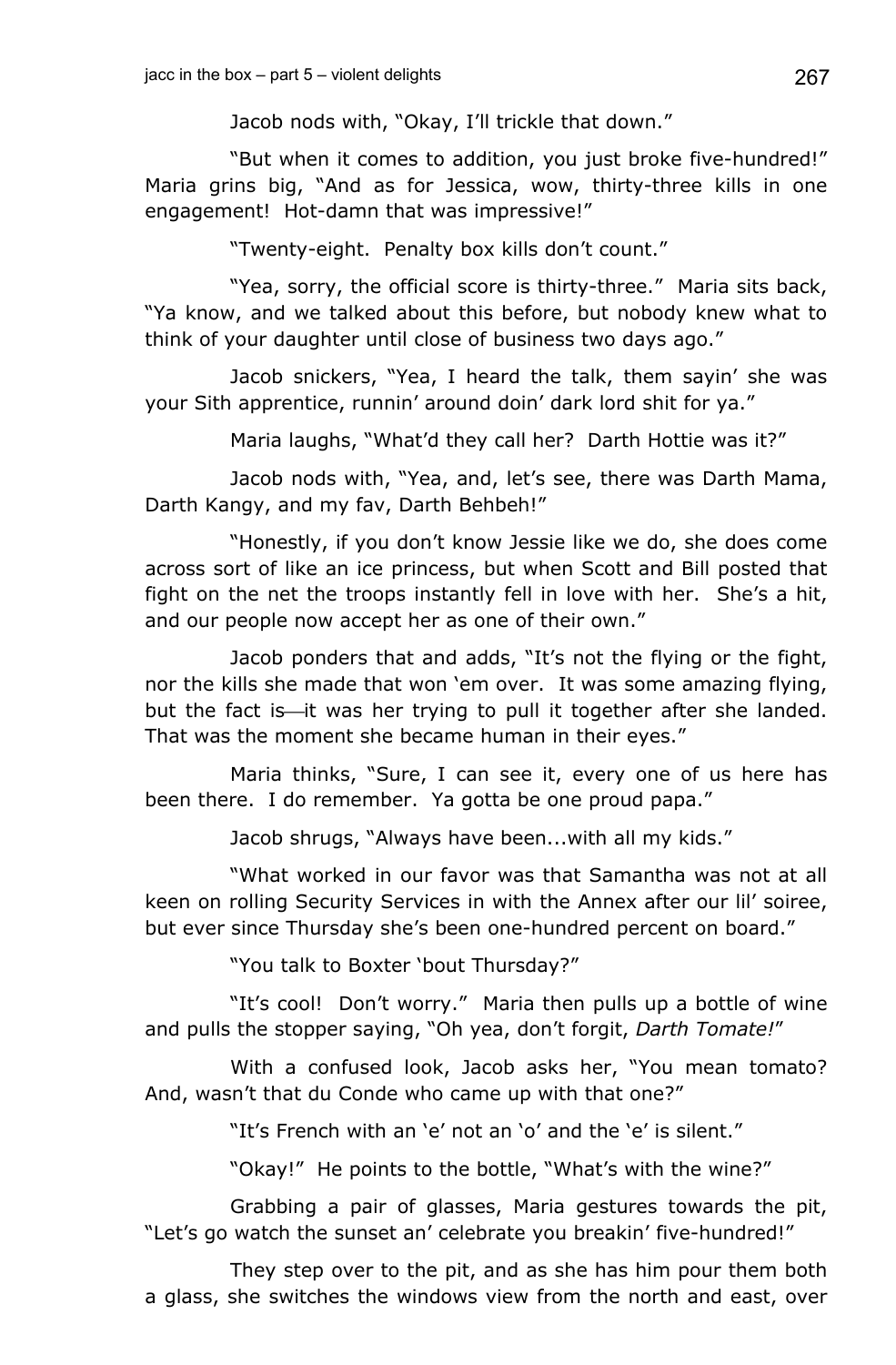a mile in the air, to the tenth floor view from the south and west.

As they sit, Jacob takes a sip and goes, "I really don't feel like celebrating that. When you get your first five, an' become an ace, you get really cranked up about it. Then hitting twenty was big, and fifty, then eighty, but after I hit a hundred...it wasn't long after that I just stopped caring about the numbers."

"Everyone else is stoked by it!" Maria takes a sip and says, "Ya know you could've broke eight-hundred or maybe even a thousand if you were shooting 'em up instead of coaching and baiting."

"Molding the next generation happens to be the priority."

Maria shrugs, "Like with Ouchie, Kumquat, T-Rex and Neato! You've created a bunch of you to follow in your footsteps."

"They are all purdy good!" Jacob nods to himself, "You know, babe, every fighter pilot I've known becomes a junky for the action but, somewhere when the numbers hit the high two's or three digits, we eventually stop thinking of what we're doing as heroic or noble. At around that point every one of us starts to think of it as, well, what we do becomes..." He chuckles while saying, "Poetically tragic."

"But inevitable...like death and Russian literature."

"Now, there's a correlation I never thought of!"

Maria laughs, saying, "To bring more levity to the moment, you wanna know what that dumb ass call was about?"

Jacob perks up, "Kinda do! What was it?"

"Scientists, like engineers, as smart as they are, they can exhibit all kinds of stone-cold fuckin' stupid."

"That's an obvious given."

"This example *de jour* started last November, but it has now carried over into this month!"

"The mascot thing?"

"No, that was settled—almost settled. There I'm asking for Sandy Cheeks to front Tailgate, the safety AI, over Rocket Raccoon but I'm getting push back."

"You'll win."

"I know I'll get my way! No, here the dweebs wanted some emblem on their insignia that would indicate their specific discipline and, I'm not opposed to that, but what they came up with was not doable. I suggested we add a diamond pip and color code it."

"Lemme guess, they came back with a couple dozen?"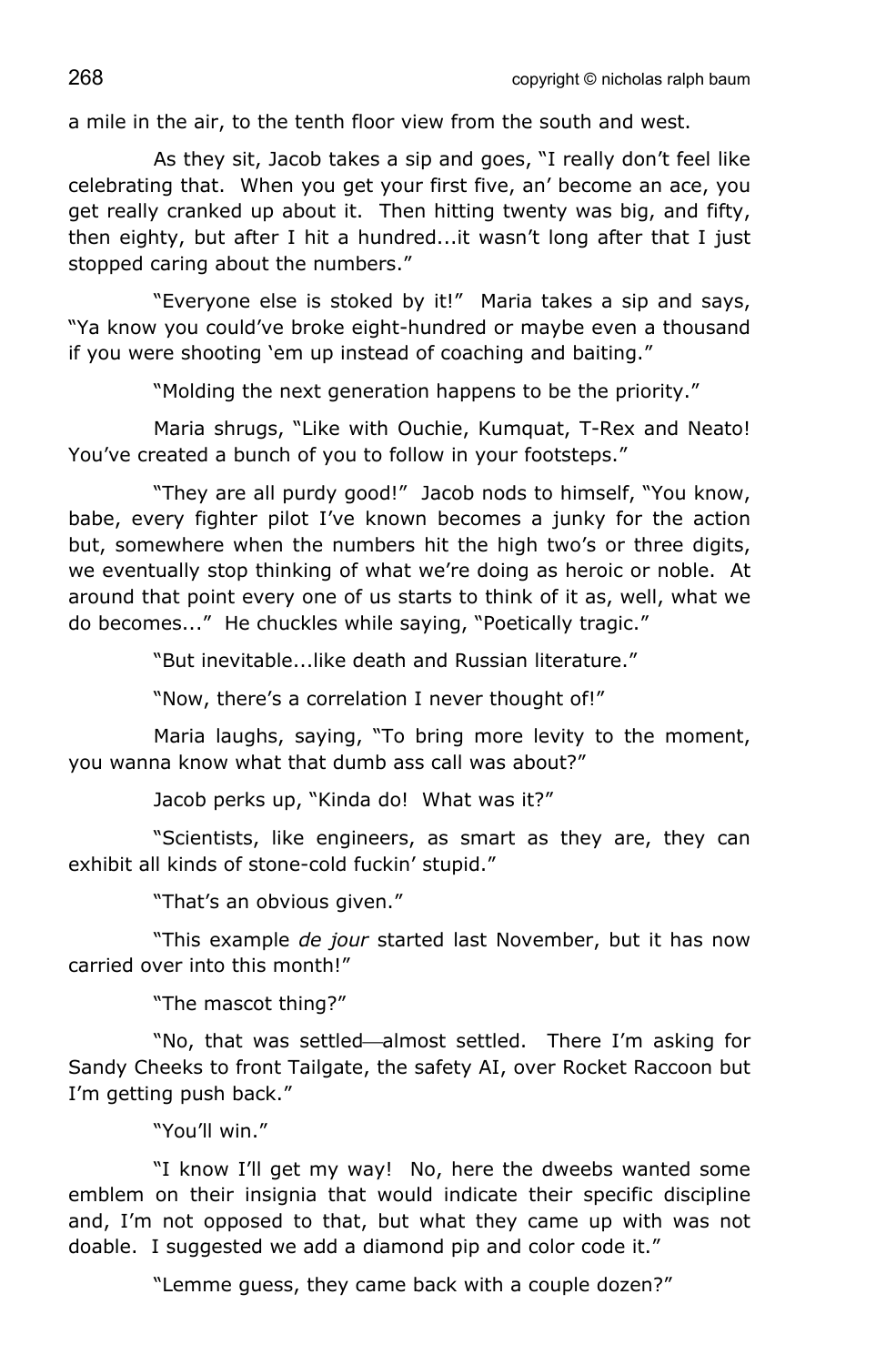"Four dozen." Jacob's mouth drops so Maria continues with, "We met in December three times and whittled it down to seven. After the first of the year they came back with more and we settled on nine. Now, right out of the chute admin reserved red for security, the Security Militia group, which will be Security Services troops, and that color is the only primary or secondary color on the list."

"Oooh'kay, you want me to ask what those colors are?"

"Since you asked...we got Charcoal, not black, Charcoal for astronomy, Luna, a gray for Planetary Sciences, and that was broken up into Shamrock for botany and Amethyst for Zoology!"

Jacob asks, "Amethyst, what's that?"

"It's a purple. We then have a color called Utah, that's a light brown for geology, Artic for Archeology, Cheetos for Chemistry and Microbiology, Nautical for oceanic sciences and, the one that gets me is Periwinkle for atmospheric sciences!"

"Wha'? Did you say Peri-"

"No! Dude, be careful when you say the last color by name!" Maria stresses then adds, "Did you know there are eight or nine different Periwinkles? I never knew that until this fuckin' project got traction!" Jacob opens his mouth and she puts a hand out to stop him, "Don't say it! In the meetings I was rattling off 'pound-809BC6' or 'pound-7BA1C5' but'chya never-evah say the word itself!"

"Okay, why shouldn't I say it?"

Maria shrugs, "It's for your own protection! I mean, when you actually say the word your jaw goes slack, an' lips flap, and by the time you reach the fourth syllable, saying pewi-wink—" Maria starts gagging, then adds, "Suddenly, someone slips ya the cock!"

Now laughing, Jacob asks, "How's that go again?"

"Pe-wi-wink—" Again gagging, then laughing where she looks at him to say, "You know...that's not a bad idea!"

Jacob's head tilts to the side, "Hu?"

## 00101010-00111100-00111010-00101000-01111100-00101001

Ninety minutes later the southern and western views have been switched from just a few meters at the tenth floor to a whole mile up where their floor is. On the ground level, Electra has vanished from sight while approaching local astronomical twilight but, up here, half of Electra is still in view while it is dropping below the far horizon.

With the effortless push of a holographic button on her office's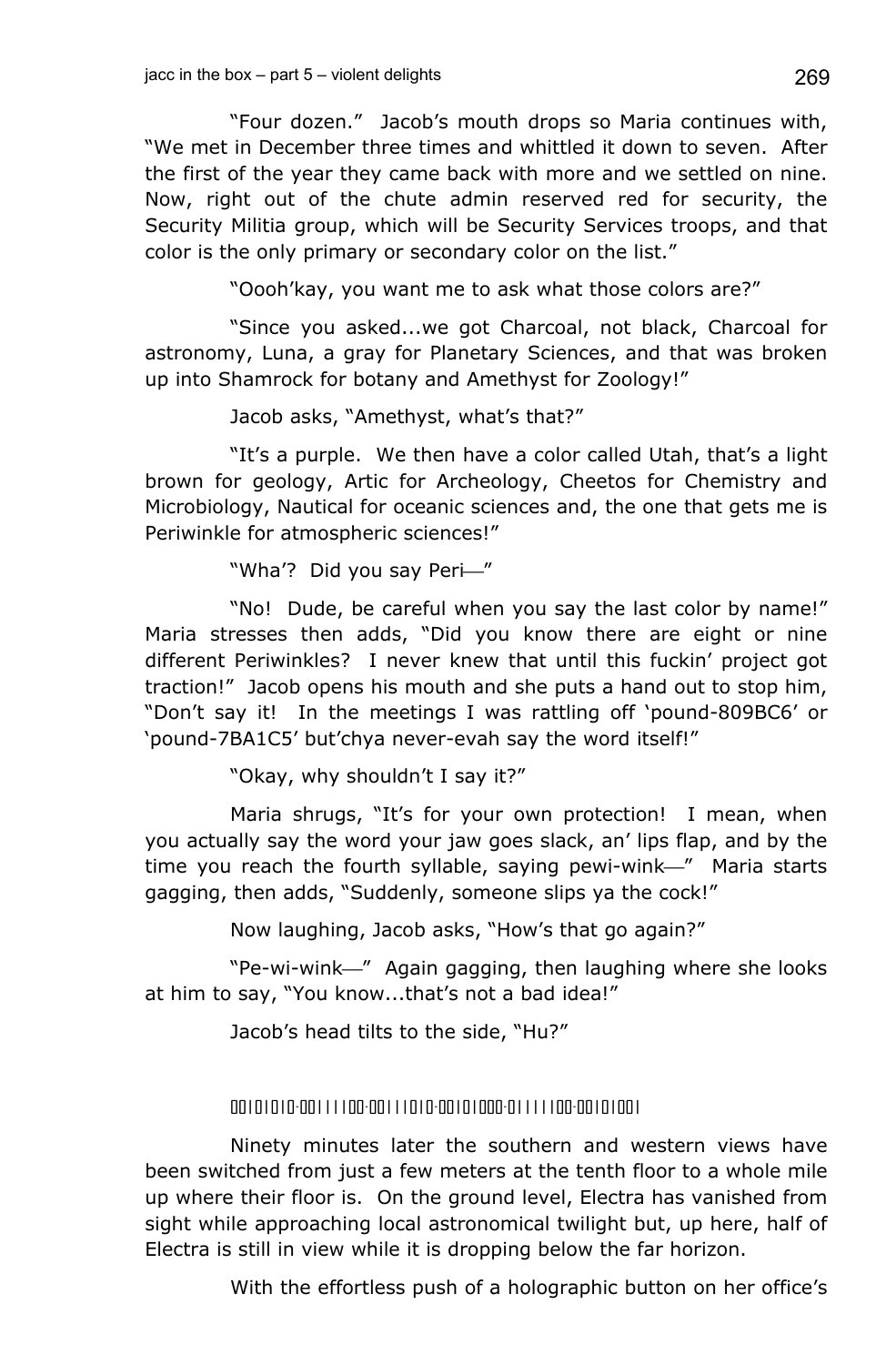270 copyright © nicholas ralph baum

entertainment interface, part of the three-quarters circular pit flattens out into a full-on queen sized bed. When deployed it has both fitted and flat sheets in place when it fully extends. By pulling the comforter and pillows out from under the other seats you'd be ready for a comfy night's sleep, which Maria has done many times, or bypass all that for other considerations. like now!

Spooning, while watching this now spectacular sunset, with red light streaming into her office, Maria says, "I just ordered a fajita platter for two. It'll be here in thirty-five minutes."

Jacob mockingly snits, "Wha', *olá* again!"

Maria smiles and says, "Get the fuck out I'll eat it all myself!"

"No, I'll hang and suffer with ya." Maria nods with a smile until Jacob asks her about, "I am curious because...didn't you say you have a family thing to bring up?"

Maria takes a deep breath and reaches over for her wine while saying, "Yea, 'bout that. I gotta lil' problem I wanted to bounce off of you while you're here."

Jacob shrugs while reaching for his wine, and with her waiting for a response he nods, *yes*, and says, "That's why I'm here, right?"

Maria breathes and, "Okay, Guns came to me just before you two tied the knot, and asked if I could find out something for her."

Jacob goes, "Lemme guess, who Brie's father is? I know the family has been bitching at Michelle to find that out." He playfully nudges her and, "So, whaddya wanna bounce off of me?"

"I happen to know who the sperm donor is."

"I figured as much." He takes a sip, and as he puts the glass down he adds, "Ya want to know how to bring it up to him, right?"

"Yea, that pretty much sums it up! The condition for finding out who—was him getting to decide if he wants to have any part of it or not. We need to know if he's approachable when I tell her."

"I get it. Sure, some guys are bags of shit for not wanting to be involved as a father. You know I never-ever wanted to be a dad, but now that I am one I wouldn't give it up for anything."

Maria nods and, "I do want to thank you for being a father figure to Brie all these years. You didn't have to, but you stepped up and it didn't affect your relationship with your own kids."

"Brie and Diego have always been really great friends so, when you think about it, it sorted itself out on its own."

"Our girl thought it was a kick to share you."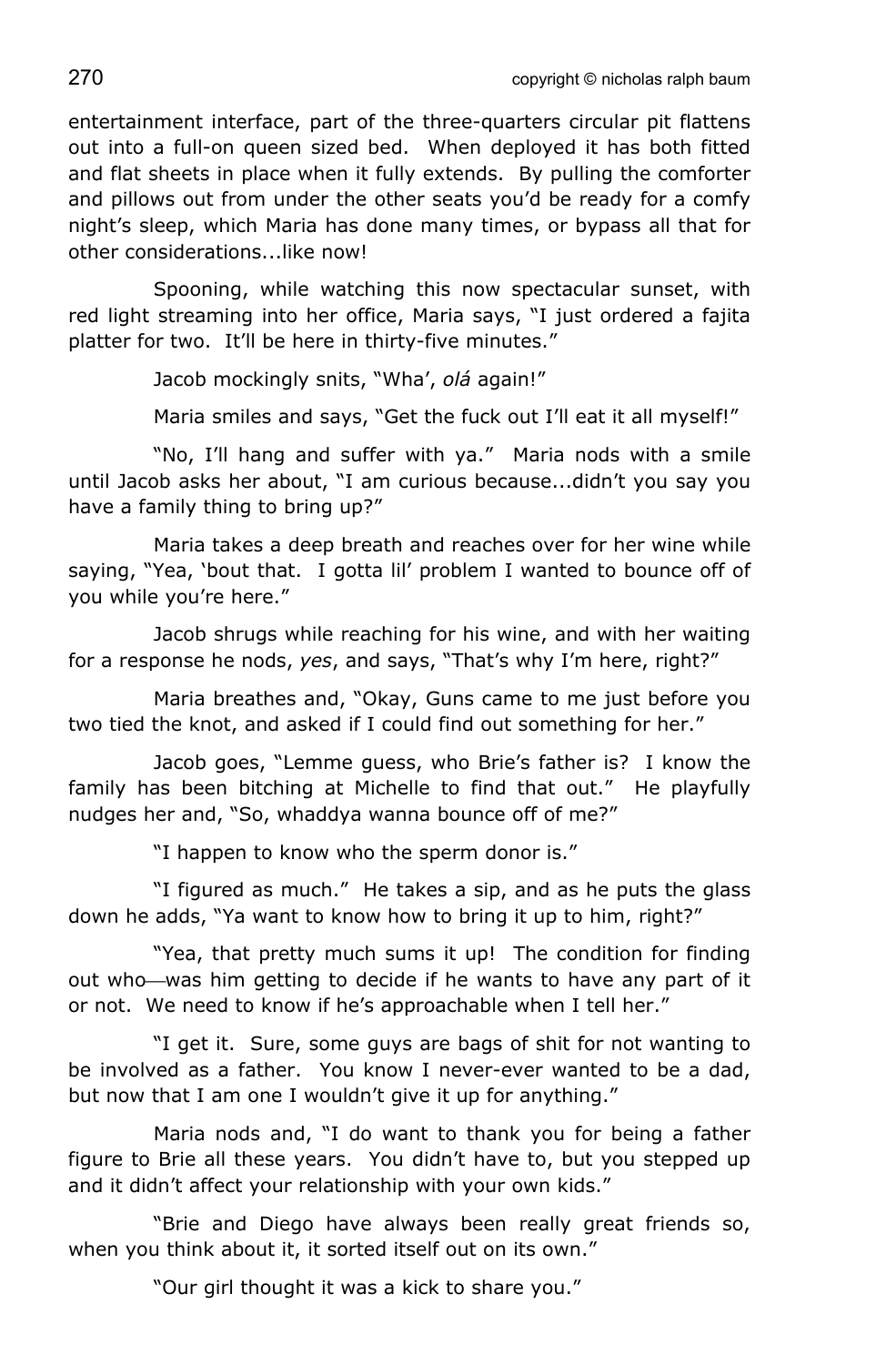"Diego did make a point to let me know."

"Again, thank you for being there when it mattered most!"

"Okay, thanks for the thanks but, on point, if it were me in your shoes I'd give it to 'im both barrels!"

"Right between the eyes?"

"Don't pussy foot around on this one, be direct and give the dumb ass the facts, and list his options going forward!"

"Just like that?"

"Yup, just like that! Brie is of the majority so it's not like he's got a lot of things to do for her. He may be able to catch up, but I got to be her dad when it counted. I lucked out there, but if you're wondering if I'll be cool with who it is, I will be nice to 'im no matter what. Cool beans?"

Maria asks, "Seriously, no matter who it is?"

"As long as he's nice to her I couldn't give a shit. I'll be civil!"

Maria takes a sip, then twists around to look up and grin in his face while saying, "Guess what, motherfucker, you're a father!'

Jacob nods, "That's the way to do it!"

"Cool! My work here is done."

As she swirls her glass, with that twinkle in her eyes, Jacob realizes that it's him, "You gotta be...you're not shitting me."

She asks, "Knocked for six?"

Jacob cringes slightly, "Yeeea...you could say that."

Maria puts her glass down while telling him, "I took a stab at something before I ran her and Brie's blueprints. I checked all the security tracking during the eight-year bash over our victory out at Fifty-One Tau and...well, on camera there was Michelle, stumbling along while dragging your drunk ass out to the free-for-all."

"On the Carrie Nation." Jacob nods, "I don't remember."

"Nobody remembers that night!"

"You confirmed with both our blueprints?"

"I ran the sequencing and 'ca-ching!' You da papa!"

In deep thought, Jacob is shaking his head, "I wonder who is going to be pissed off about this?"

"Listen, nobody is gonna be pissed, what they are all going to be is...amused." She snorts a laugh, "Yea, amused is the word!"